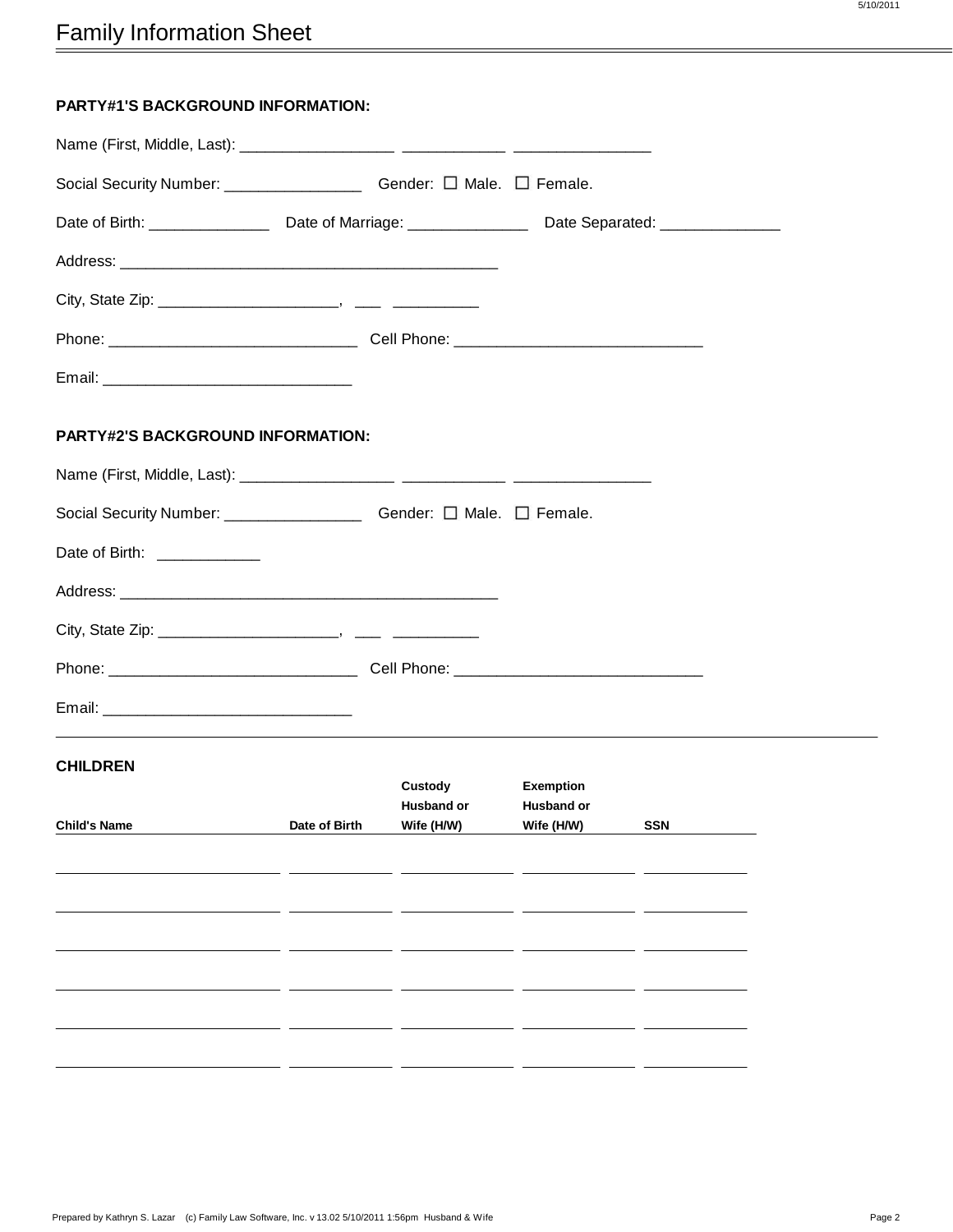#### **WAGES FOR PARTY#1**

Annual wage and salary income, before taxes: \_

#### **NON-WAGE INCOME FOR PARTY#1**

Use this sheet to specify income that is not covered on any other sheet. Specify an amount in whichever column (Week, Month, or Year) is most convenient.

|                                                                                                                  |      | Amount per |      |  |
|------------------------------------------------------------------------------------------------------------------|------|------------|------|--|
| Item                                                                                                             | Week | Month      | Year |  |
| Child support from previous relationship. ________                                                               |      |            |      |  |
| Alimony from previous relationship. ________                                                                     |      |            |      |  |
|                                                                                                                  |      |            |      |  |
|                                                                                                                  |      |            |      |  |
|                                                                                                                  |      |            |      |  |
|                                                                                                                  |      |            |      |  |
|                                                                                                                  |      |            |      |  |
|                                                                                                                  |      |            |      |  |
|                                                                                                                  |      |            |      |  |
|                                                                                                                  |      |            |      |  |
|                                                                                                                  |      |            |      |  |
|                                                                                                                  |      |            |      |  |
|                                                                                                                  |      |            |      |  |
|                                                                                                                  |      |            |      |  |
| the contract of the contract of the contract and a series of the contract of the contract of the contract of the |      |            |      |  |
|                                                                                                                  |      |            |      |  |
| the contract of the contract of the contract and a series of                                                     |      |            |      |  |
| <u> 1986 - Johann Johnson, fransk kampens</u>                                                                    |      |            |      |  |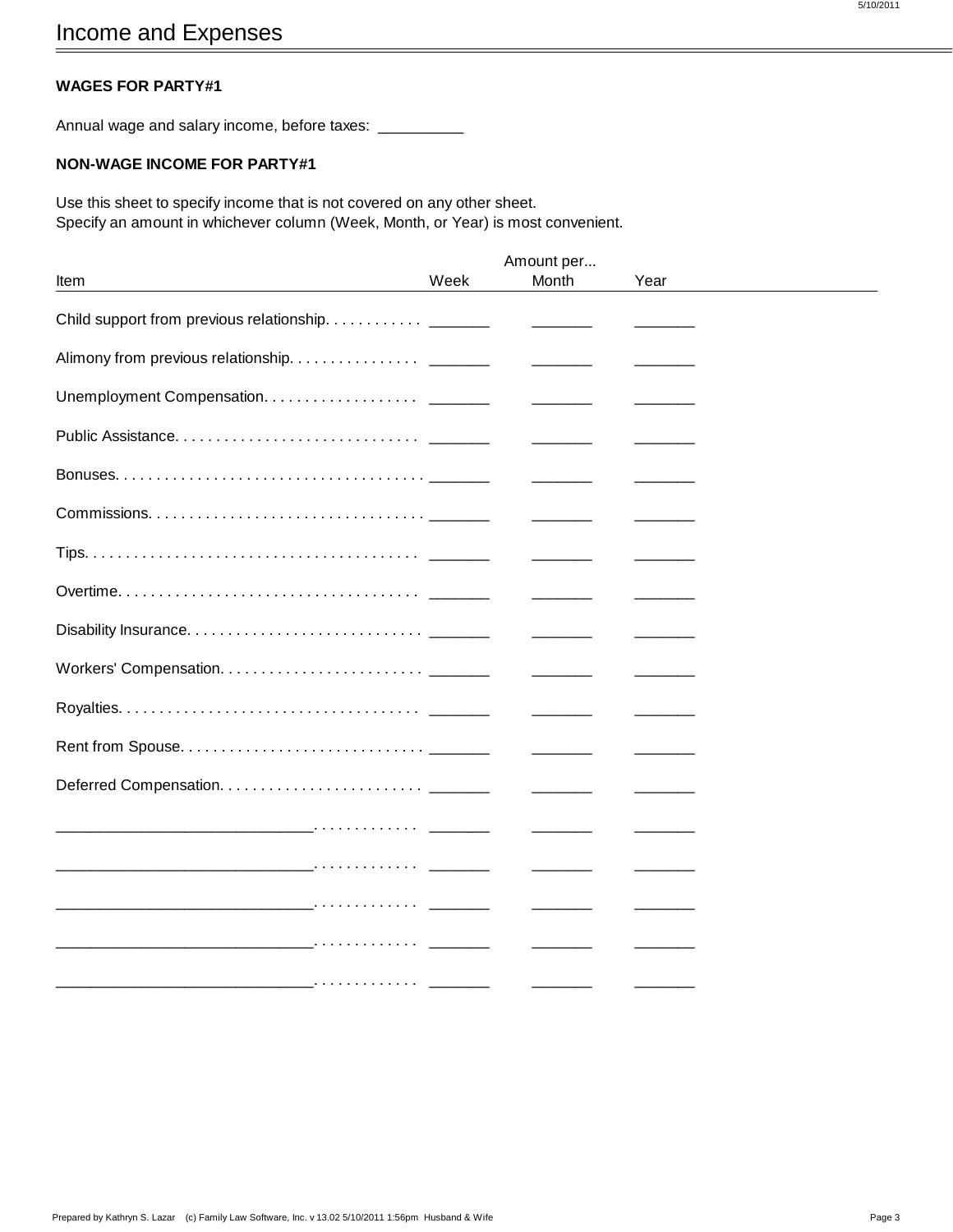On this data sheet, specify the household, child, and personal expenses of everyday life. The list tries to be comprehensive, but there is no need to fill in every line.

**=> Note:** We suggest that you specify mortgage expenses on the data sheets on "Real Estate," not on this data sheet. Specify alimony and support for this spouse on the "Alimony & Support" sheets. Specify education tuition as a "Major Expense," not here.

Enter the amount spent on this item, per week, or per month, or per year (not all three).

| (a) HOUSING:                                                                                                                                                                                                                   | Weekly | Monthly | Annual |
|--------------------------------------------------------------------------------------------------------------------------------------------------------------------------------------------------------------------------------|--------|---------|--------|
| (for mortgage see note above)                                                                                                                                                                                                  |        |         |        |
|                                                                                                                                                                                                                                |        |         |        |
|                                                                                                                                                                                                                                |        |         |        |
|                                                                                                                                                                                                                                |        |         |        |
| Cooperative Apartment Maintenance. _______________                                                                                                                                                                             |        |         |        |
| (b) UTILITIES:                                                                                                                                                                                                                 | Weekly | Monthly | Annual |
|                                                                                                                                                                                                                                |        |         |        |
|                                                                                                                                                                                                                                |        |         |        |
|                                                                                                                                                                                                                                |        |         |        |
|                                                                                                                                                                                                                                |        |         |        |
|                                                                                                                                                                                                                                |        |         |        |
| Other                                                                                                                                                                                                                          |        |         |        |
|                                                                                                                                                                                                                                |        |         |        |
|                                                                                                                                                                                                                                |        |         |        |
| the contract of the contract of the con-                                                                                                                                                                                       |        |         |        |
|                                                                                                                                                                                                                                |        |         |        |
| (c) FOOD:                                                                                                                                                                                                                      | Weekly | Monthly | Annual |
|                                                                                                                                                                                                                                |        |         |        |
|                                                                                                                                                                                                                                |        |         |        |
|                                                                                                                                                                                                                                |        |         |        |
|                                                                                                                                                                                                                                |        |         |        |
|                                                                                                                                                                                                                                |        |         |        |
|                                                                                                                                                                                                                                |        |         |        |
| Other                                                                                                                                                                                                                          |        |         |        |
|                                                                                                                                                                                                                                |        |         |        |
|                                                                                                                                                                                                                                |        |         |        |
| the contract of the contract of the contract of the contract of the contract of the contract of the contract of the contract of the contract of the contract of the contract of the contract of the contract of the contract o |        |         |        |
|                                                                                                                                                                                                                                |        |         |        |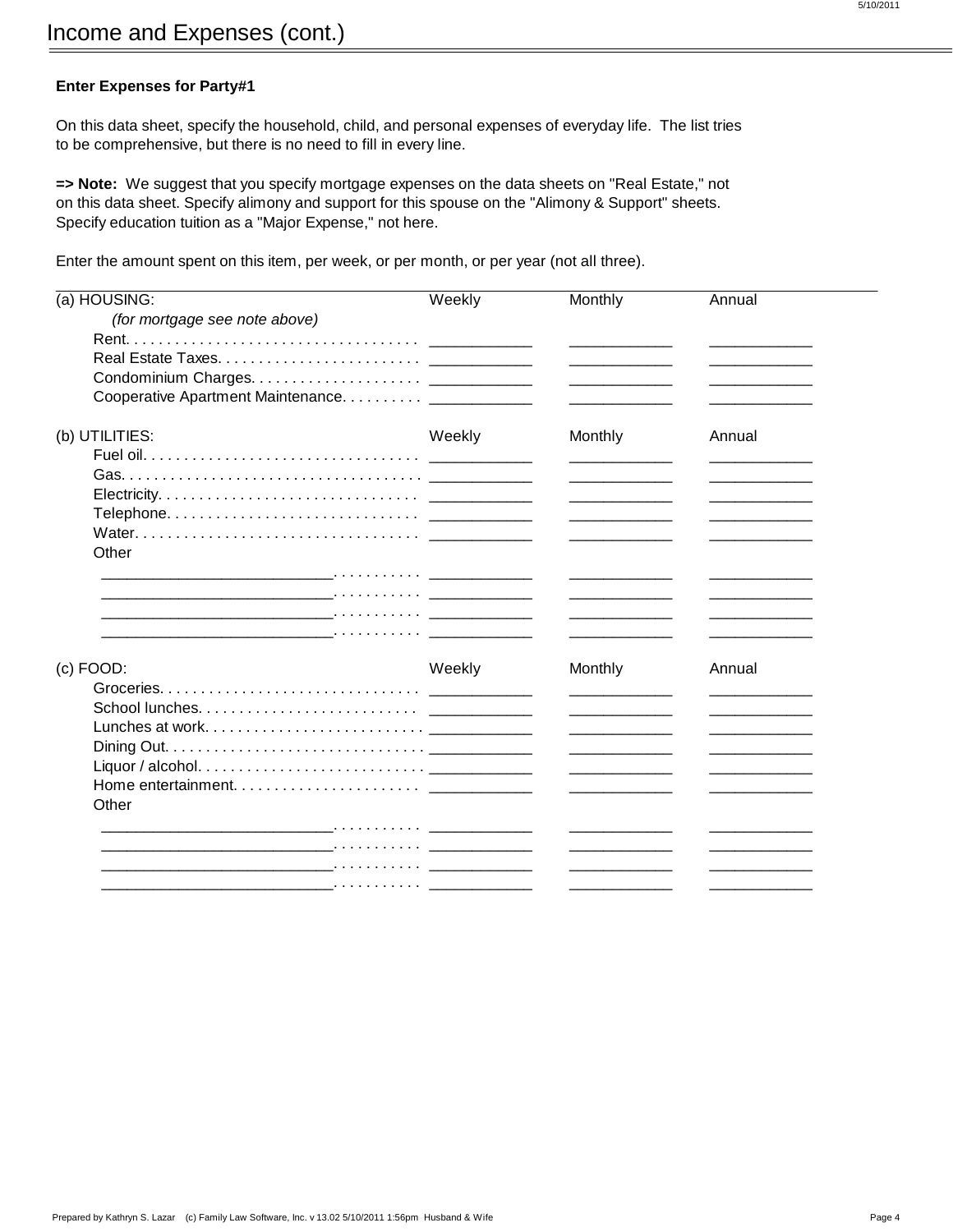| (d) CLOTHING:                                                                                                                                                                                                                  | Weekly | Monthly | Annual |
|--------------------------------------------------------------------------------------------------------------------------------------------------------------------------------------------------------------------------------|--------|---------|--------|
|                                                                                                                                                                                                                                |        |         |        |
|                                                                                                                                                                                                                                |        |         |        |
|                                                                                                                                                                                                                                |        |         |        |
| Other                                                                                                                                                                                                                          |        |         |        |
| the company of the company of the company of                                                                                                                                                                                   |        |         |        |
|                                                                                                                                                                                                                                |        |         |        |
|                                                                                                                                                                                                                                |        |         |        |
|                                                                                                                                                                                                                                |        |         |        |
| (e) LAUNDRY:                                                                                                                                                                                                                   | Weekly | Monthly | Annual |
|                                                                                                                                                                                                                                |        |         |        |
|                                                                                                                                                                                                                                |        |         |        |
| Other                                                                                                                                                                                                                          |        |         |        |
| the contract of the contract of the contract of the contract of the contract of the contract of the contract of the contract of the contract of the contract of the contract of the contract of the contract of the contract o |        |         |        |
| the contract of the contract of the contract of                                                                                                                                                                                |        |         |        |
|                                                                                                                                                                                                                                |        |         |        |
| <u> 1980 - Jan James Alexandro III e a contra a la c</u>                                                                                                                                                                       |        |         |        |
| (f) INSURANCE:                                                                                                                                                                                                                 | Weekly | Monthly | Annual |
|                                                                                                                                                                                                                                |        |         |        |
|                                                                                                                                                                                                                                |        |         |        |
|                                                                                                                                                                                                                                |        |         |        |
|                                                                                                                                                                                                                                |        |         |        |
|                                                                                                                                                                                                                                |        |         |        |
|                                                                                                                                                                                                                                |        |         |        |
|                                                                                                                                                                                                                                |        |         |        |
|                                                                                                                                                                                                                                |        |         |        |
|                                                                                                                                                                                                                                |        |         |        |
|                                                                                                                                                                                                                                |        |         |        |
| Other                                                                                                                                                                                                                          |        |         |        |
|                                                                                                                                                                                                                                |        |         |        |
| the contract of the contract of the contract of the contract of the contract of the contract of the contract of                                                                                                                |        |         |        |
| the control of the control of the control of                                                                                                                                                                                   |        |         |        |
|                                                                                                                                                                                                                                |        |         |        |
| (g) UNREIMBURSED MEDICAL:                                                                                                                                                                                                      | Weekly | Monthly | Annual |
|                                                                                                                                                                                                                                |        |         |        |
|                                                                                                                                                                                                                                |        |         |        |
|                                                                                                                                                                                                                                |        |         |        |
|                                                                                                                                                                                                                                |        |         |        |
|                                                                                                                                                                                                                                |        |         |        |
| Other                                                                                                                                                                                                                          |        |         |        |
|                                                                                                                                                                                                                                |        |         |        |
|                                                                                                                                                                                                                                |        |         |        |
|                                                                                                                                                                                                                                |        |         |        |
|                                                                                                                                                                                                                                |        |         |        |
|                                                                                                                                                                                                                                |        |         |        |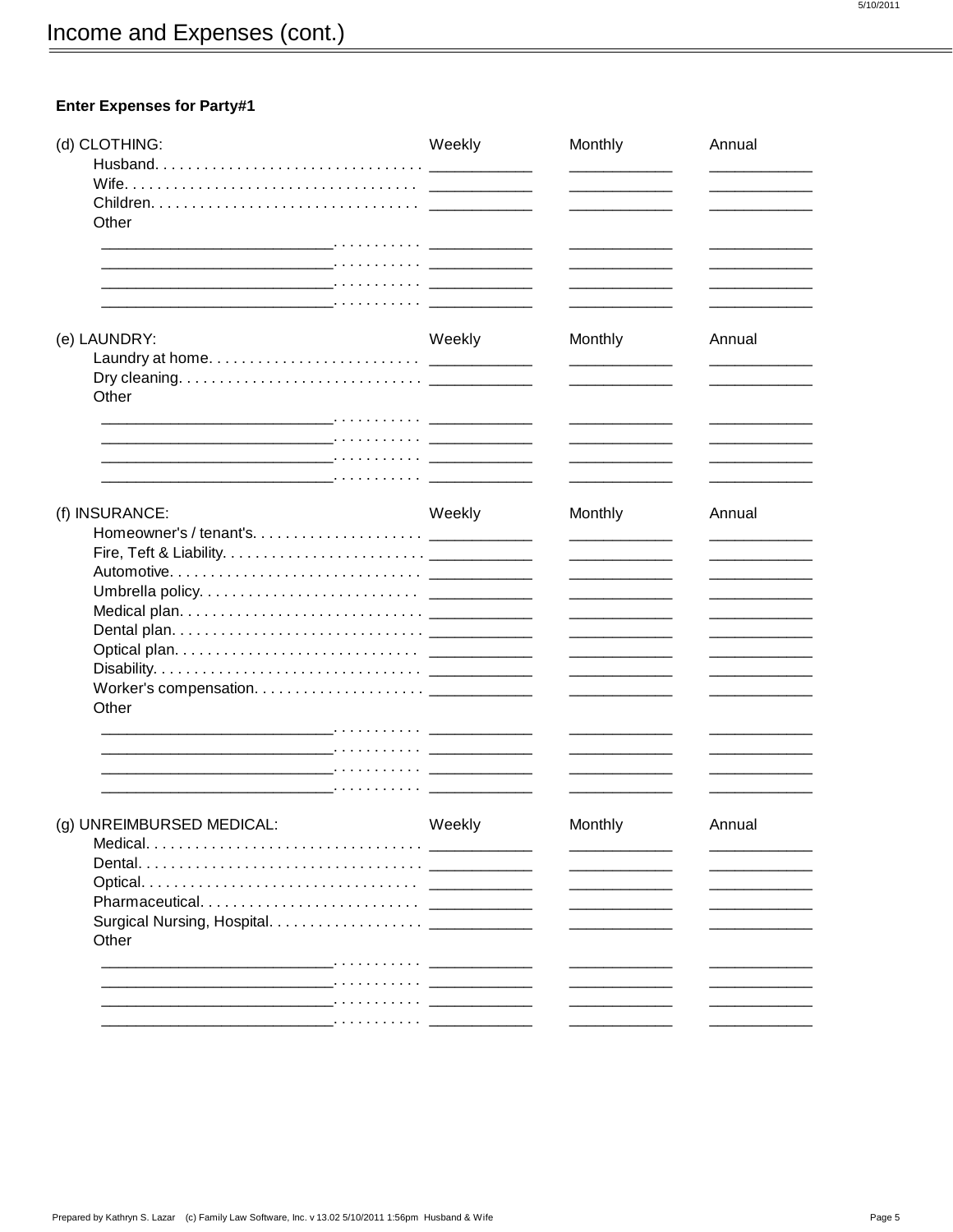| (h) HOUSEHOLD MAINTENANCE:                                                                                      | Weekly                                       | Monthly        | Annual |
|-----------------------------------------------------------------------------------------------------------------|----------------------------------------------|----------------|--------|
|                                                                                                                 |                                              |                |        |
|                                                                                                                 |                                              |                |        |
|                                                                                                                 |                                              |                |        |
|                                                                                                                 |                                              |                |        |
|                                                                                                                 |                                              |                |        |
|                                                                                                                 |                                              |                |        |
|                                                                                                                 |                                              |                |        |
|                                                                                                                 |                                              |                |        |
|                                                                                                                 |                                              |                |        |
| Other                                                                                                           |                                              |                |        |
| the contract of the contract of the contract of the contract of the contract of the contract of the contract of |                                              |                |        |
| the contract of the contract of the contract of the contract of the contract of the contract of the contract of |                                              |                |        |
|                                                                                                                 | and the control of the control of            |                |        |
|                                                                                                                 |                                              |                |        |
|                                                                                                                 |                                              |                |        |
| (i) HOUSEHOLD HELP:                                                                                             | Weekly                                       | <b>Monthly</b> | Annual |
|                                                                                                                 |                                              |                |        |
|                                                                                                                 |                                              |                |        |
| Other                                                                                                           |                                              |                |        |
|                                                                                                                 | the control of the control of the control of |                |        |
|                                                                                                                 |                                              |                |        |
|                                                                                                                 |                                              |                |        |
| .                                                                                                               |                                              |                |        |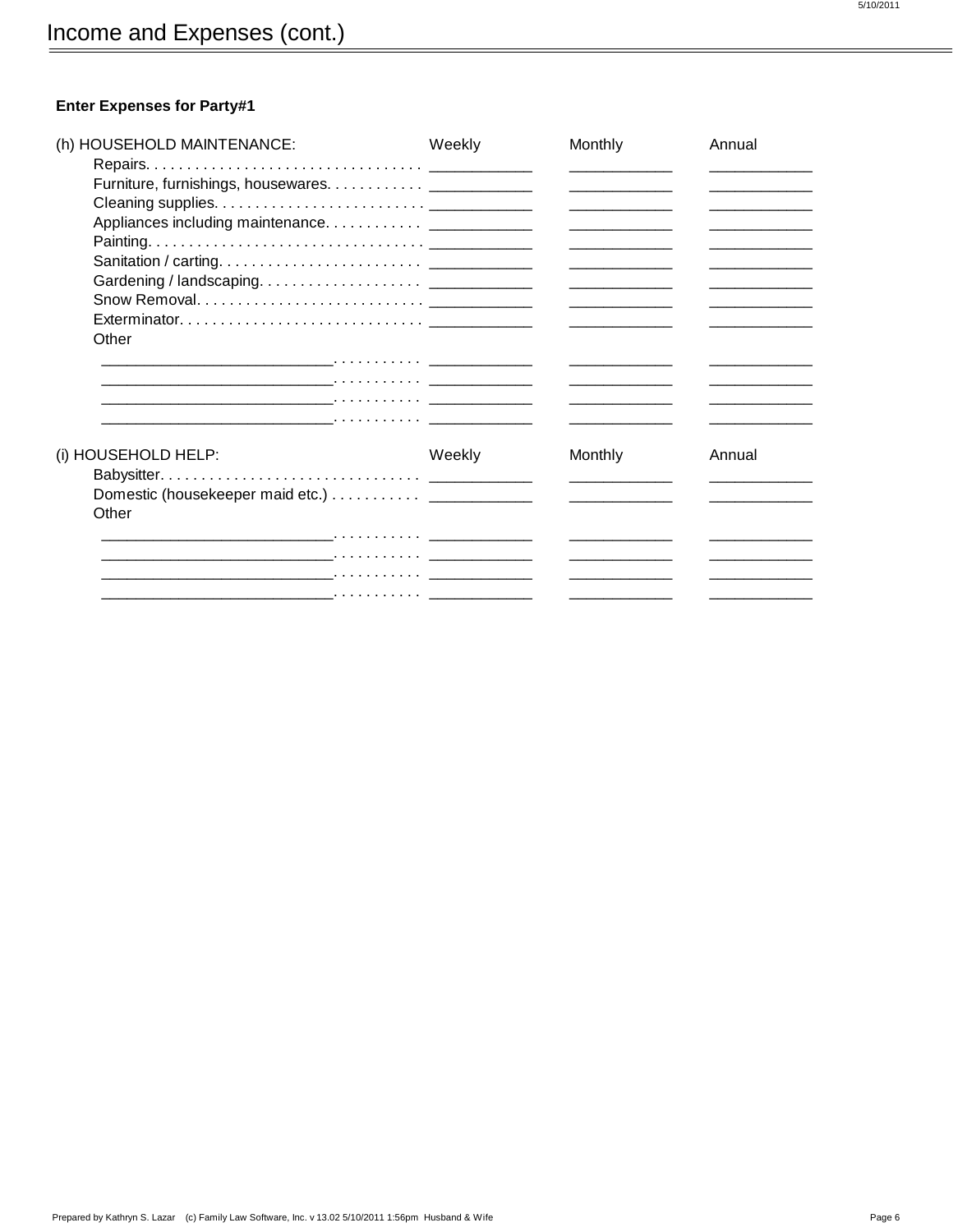(j) AUTOMOTIVE: (enter for each car)

| First Car:  | Weekly | Monthly        | Annual |
|-------------|--------|----------------|--------|
|             |        |                |        |
|             |        |                |        |
|             |        |                |        |
|             |        |                |        |
|             |        |                |        |
|             |        |                |        |
|             |        |                |        |
|             |        |                |        |
| Second Car: | Weekly | Monthly        | Annual |
|             |        |                |        |
|             |        |                |        |
|             |        |                |        |
|             |        |                |        |
|             |        |                |        |
|             |        |                |        |
|             |        |                |        |
|             |        |                |        |
|             |        |                |        |
| Third Car:  | Weekly | Monthly        | Annual |
|             |        |                |        |
|             |        |                |        |
|             |        |                |        |
|             |        |                |        |
|             |        |                |        |
|             |        |                |        |
|             |        |                |        |
|             |        |                |        |
| Fourth Car  | Weekly | <b>Monthly</b> | Annual |
|             |        |                |        |
|             |        |                |        |
|             |        |                |        |
|             |        |                |        |
|             |        |                |        |
|             |        |                |        |
|             |        |                |        |
|             |        |                |        |
| Other       |        |                |        |
|             |        |                |        |
|             |        |                |        |
|             |        |                |        |
|             |        |                |        |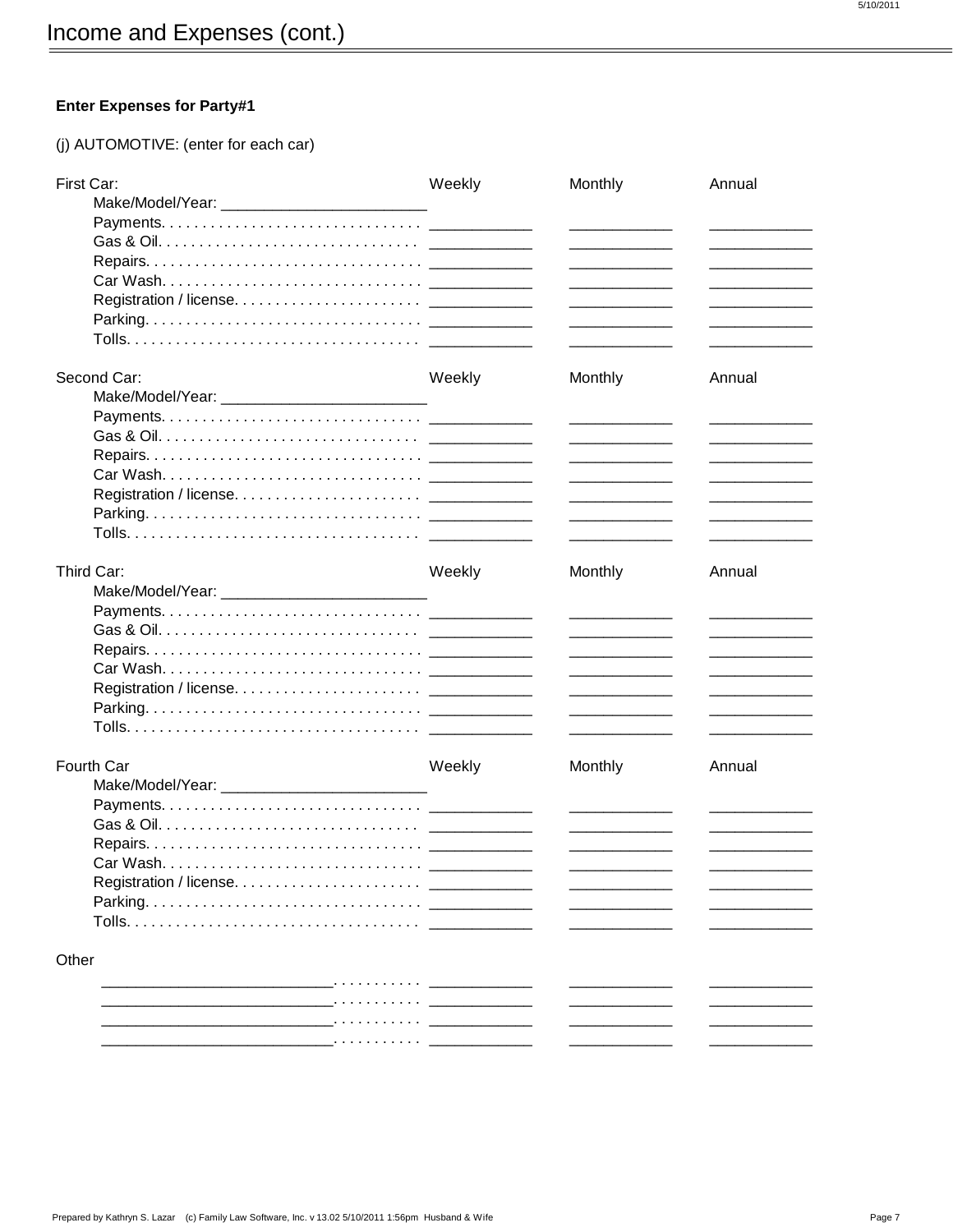| (k) EDUCATIONAL<br>(for private school or college see note above)                                                                                                                                                              | Weekly | Monthly | Annual |
|--------------------------------------------------------------------------------------------------------------------------------------------------------------------------------------------------------------------------------|--------|---------|--------|
|                                                                                                                                                                                                                                |        |         |        |
|                                                                                                                                                                                                                                |        |         |        |
|                                                                                                                                                                                                                                |        |         |        |
|                                                                                                                                                                                                                                |        |         |        |
|                                                                                                                                                                                                                                |        |         |        |
|                                                                                                                                                                                                                                |        |         |        |
|                                                                                                                                                                                                                                |        |         |        |
|                                                                                                                                                                                                                                |        |         |        |
| Other                                                                                                                                                                                                                          |        |         |        |
| the company of the company of the company of                                                                                                                                                                                   |        |         |        |
|                                                                                                                                                                                                                                |        |         |        |
|                                                                                                                                                                                                                                |        |         |        |
|                                                                                                                                                                                                                                |        |         |        |
| (I) RECREATIONAL                                                                                                                                                                                                               | Weekly | Monthly | Annual |
|                                                                                                                                                                                                                                |        |         |        |
|                                                                                                                                                                                                                                |        |         |        |
|                                                                                                                                                                                                                                |        |         |        |
|                                                                                                                                                                                                                                |        |         |        |
| Theatre, ballet, etc.                                                                                                                                                                                                          | Weekly | Monthly | Annual |
|                                                                                                                                                                                                                                |        |         |        |
| Tapes, CD's etc.                                                                                                                                                                                                               | Weekly | Monthly | Annual |
|                                                                                                                                                                                                                                |        |         |        |
|                                                                                                                                                                                                                                |        |         |        |
|                                                                                                                                                                                                                                |        |         |        |
|                                                                                                                                                                                                                                |        |         |        |
|                                                                                                                                                                                                                                |        |         |        |
|                                                                                                                                                                                                                                |        |         |        |
|                                                                                                                                                                                                                                |        |         |        |
|                                                                                                                                                                                                                                |        |         |        |
|                                                                                                                                                                                                                                |        |         |        |
|                                                                                                                                                                                                                                |        |         |        |
| Other                                                                                                                                                                                                                          |        |         |        |
|                                                                                                                                                                                                                                |        |         |        |
|                                                                                                                                                                                                                                |        |         |        |
| the contract of the contract of the contract of                                                                                                                                                                                |        |         |        |
| the contract of the contract of the contract of the contract of the contract of the contract of the contract of the contract of the contract of the contract of the contract of the contract of the contract of the contract o |        |         |        |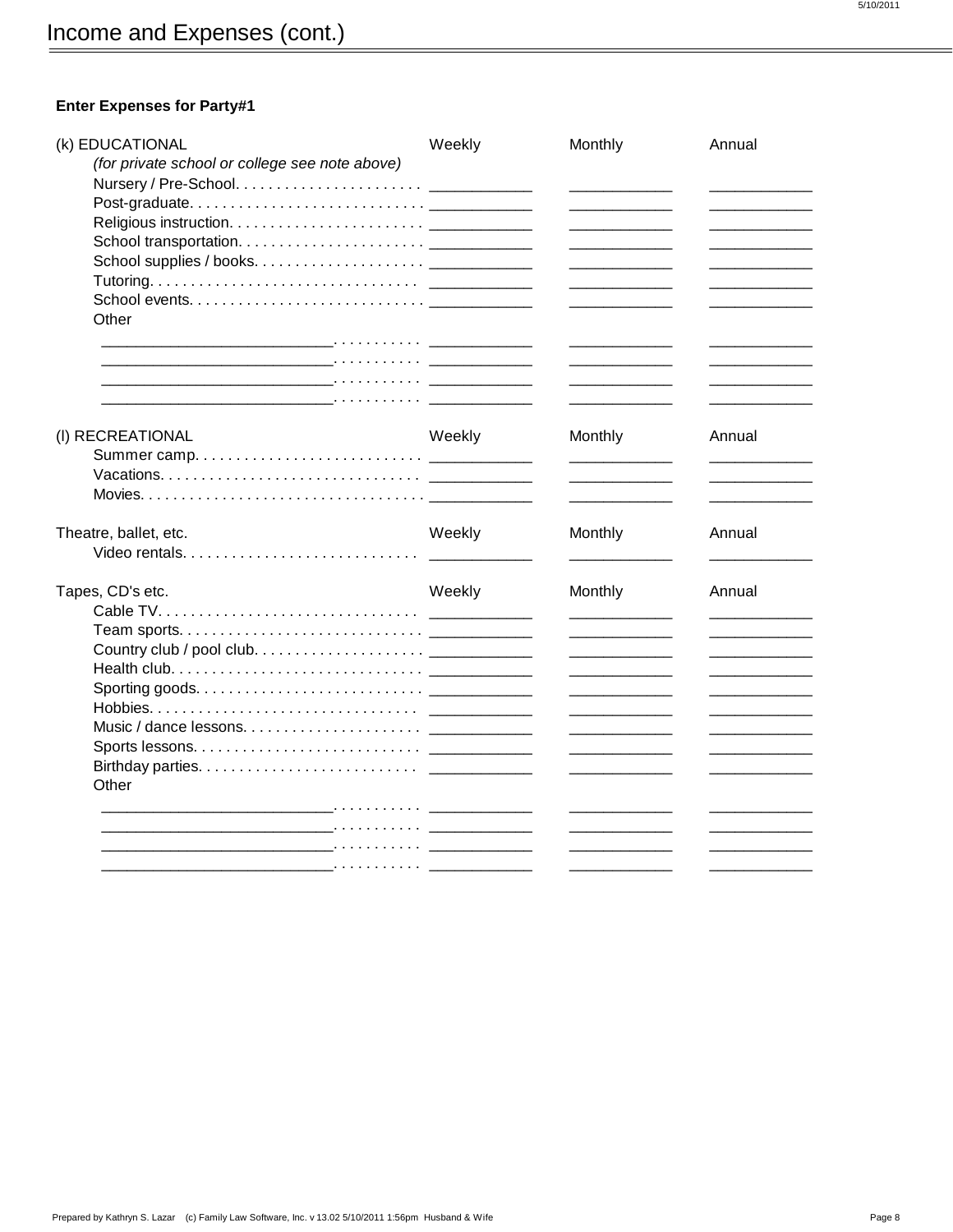| (n) MISCELLANEOUS                                                                                                                                                                                                              | Weekly | Monthly | Annual |
|--------------------------------------------------------------------------------------------------------------------------------------------------------------------------------------------------------------------------------|--------|---------|--------|
|                                                                                                                                                                                                                                |        |         |        |
| Beauty aids / cosmetics, drug items. _______________                                                                                                                                                                           |        |         |        |
|                                                                                                                                                                                                                                |        |         |        |
|                                                                                                                                                                                                                                |        |         |        |
|                                                                                                                                                                                                                                |        |         |        |
|                                                                                                                                                                                                                                |        |         |        |
|                                                                                                                                                                                                                                |        |         |        |
|                                                                                                                                                                                                                                |        |         |        |
|                                                                                                                                                                                                                                |        |         |        |
| Commutation and transportation (incl. taxis). ______________                                                                                                                                                                   |        |         |        |
|                                                                                                                                                                                                                                |        |         |        |
| Child support payments (prior marriage). _______________                                                                                                                                                                       |        |         |        |
|                                                                                                                                                                                                                                |        |         |        |
|                                                                                                                                                                                                                                |        |         |        |
|                                                                                                                                                                                                                                |        |         |        |
| Other                                                                                                                                                                                                                          |        |         |        |
| the contract of the contract of the contract of the contract of the contract of the contract of the contract of                                                                                                                |        |         |        |
| the contract of the contract of the contract of the contract of the contract of the contract of the contract of                                                                                                                |        |         |        |
| the contract of the contract of the contract of the contract of the contract of the contract of the contract of the contract of the contract of the contract of the contract of the contract of the contract of the contract o |        |         |        |
|                                                                                                                                                                                                                                |        |         |        |